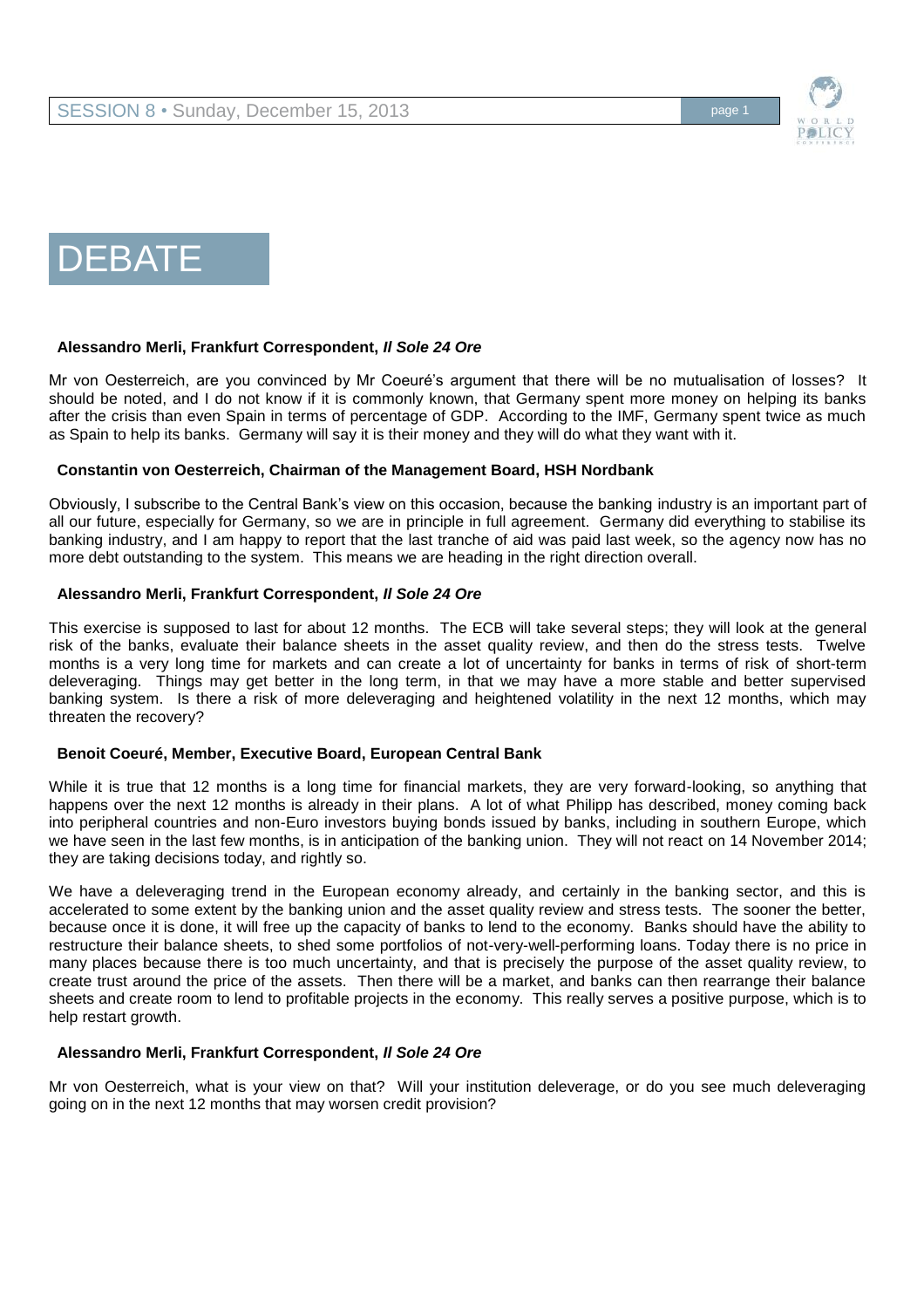

## **Constantin von Oesterreich, Chairman of the Management Board, HSH Nordbank**

The larger banks are concerned, and they have already known about this topic for a long time and are working it out very extensively. I do not see much fear there, and other non-core financial institutions are stepping in, like the shadow banking system or insurance companies. Therefore, as far as I can see, there is no shortage of money supply where the industry is concerned; obviously I am speaking more for Germany than for other countries.

## **Alessandro Merli, Frankfurt Correspondent,** *Il Sole 24 Ore*

Philipp, you alluded to the US experience earlier. The US did it the reverse way to what the Europeans are doing now; they first had the money there, and as Mario Draghi once said, just by magic the needs corresponded exactly to the money that was put in place, so everything worked out. The Eurozone is still unclear about the backstop. There are some proposals on how the fund should be arranged fiscally speaking. How do you see this ending? Will the Eurozone, even though it did the reverse process, end up like the US or like Japan?

#### **Philipp Hildebrand, Vice Chairman, BlackRock, former Chairman of the Swiss National Bank (SNB)**

Let me put it this way; it has taken a very long time to get to where we are today. I keep reminding people that we are about to start year six after the crisis, which is quite extraordinary when you think about it. There is no reason this should have taken so long, but that is history. Europe is a unique construct, and our American friends often have difficulty understanding its complexity. Frankly, if we ended up in a Japanese situation, that would be an unforgiveable mistake given where we are today. There is no reason to end up in that type of environment, provided that this show can be kept on the road, so to speak. I think that this entire banking union exercise is absolutely crucial for the next year, because it will lay the foundation for growth to come back.

If we had a clearly committed European backstop that would enhance confidence in the entire process. I would simply say, at this point, that I am not sure the money was really there in the US at the time.

## **Alessandro Merli, Frankfurt Correspondent,** *Il Sole 24 Ore*

It was announced.

## **Philipp Hildebrand, Vice Chairman, BlackRock, former Chairman of the Swiss National Bank (SNB)**

It was announced, and we could have a long discussion to see whether the money was really available there and then. When you hear this backstop discussion in a European context though, people overlook that there is still a fair amount of money which has been committed, passed in the national budget and is still available in the various stabilisation funds. For instance, Greece has EUR11 billion in its stabilisation fund, and Spain has even more; a number of countries have capacity left in their funds, and obviously the big countries like Germany certainly have budget capacity if it were to become necessary. Therefore, there is money in Europe; it is not as clean or as neat as it would be if we had a European backstop, but there is some money left.

Secondly, one should not over-dramatise the problem. The worst estimate I have seen of the capital shortfall is EUR200 billion, so the ranges are somewhere between EUR30-200 billion. Let us take the wildly pessimistic number that was put out by one of the Big Four Audit Firms; even that number represents 1.3% of the collective European banking balance sheet, so let us not turn this into a story of the entire banking system in Europe being insolvent. EUR200 billion would be a very big number, and frankly I doubt that is the right number, but even if it were, it is not beyond the fiscal capacity of the Eurozone, if you look at the countries that still have capacity and at the money that is already earmarked in the various stabilisation funds.

There are elements of a European backstop in place already today; you have the ESM, and from the way I read it you have significant progress on the bank resolution fund. That is not something which has been fully priced into the market yet, and if the leaders can deliver next weekend, that is a very important next step in the so-called mutualisation of the banking system, in the deeper integration of the Eurozone.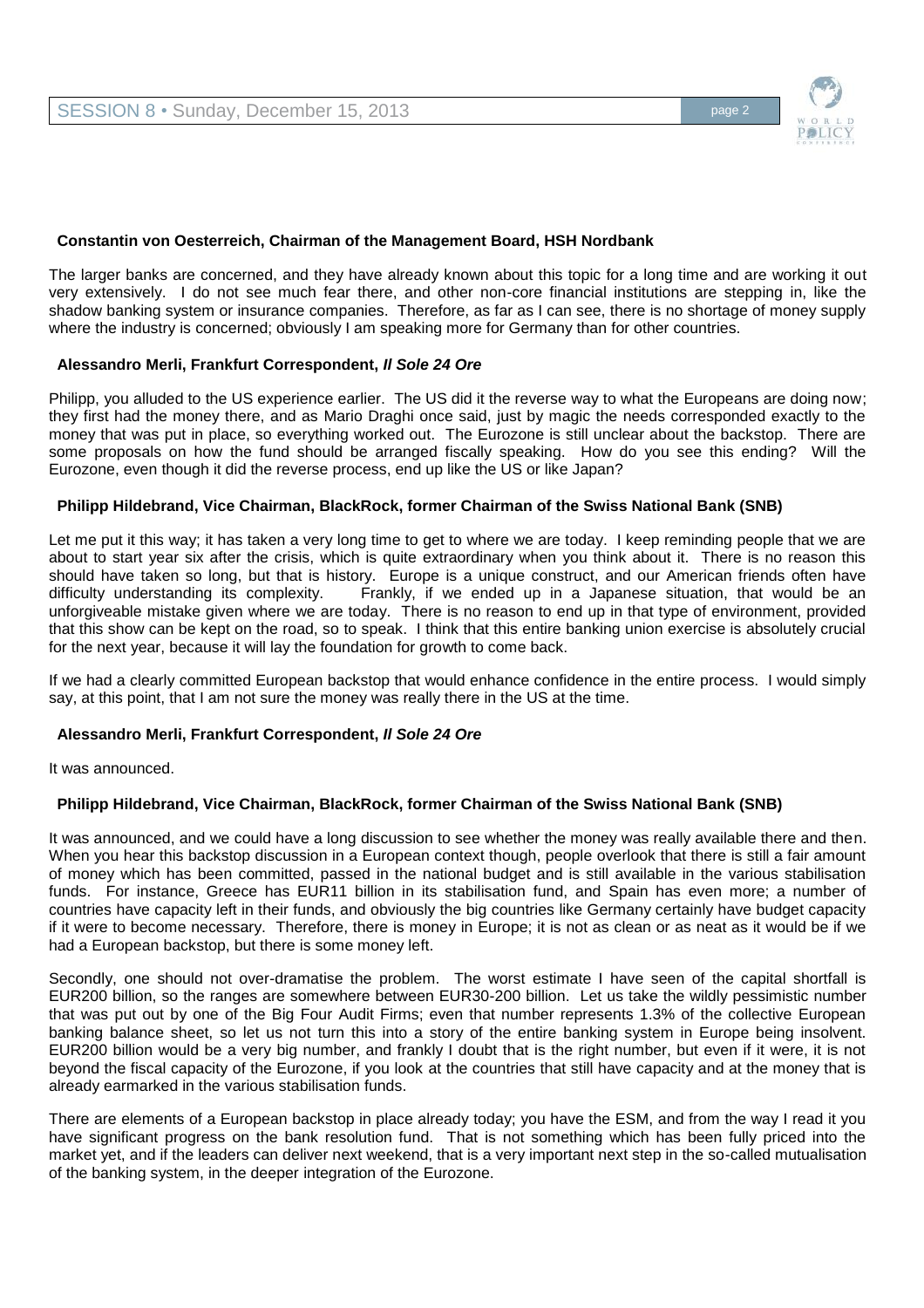

Would it be nice to have a big European backstop? Yes, of course it would be, but I do not think the fact that we do not have one perfectly set up and clean means that this problem is insurmountable.

# **Alessandro Merli, Frankfurt Correspondent,** *Il Sole 24 Ore*

You mentioned the vicious circle between sovereigns and banks, and there has been some recent discussion about the way sovereign bonds in bank balance sheets should be treated, not so much in the AQR but in the street tests, and there is a need for some clarity there.

# **Benoit Coeuré, Member, Executive Board, European Central Bank**

I am happy to provide the clarity on that aspect. Regarding the capital shortfall, I am not going to comment on the numbers, which I don't know yet, but there is sometimes a perception in the market that any capital shortfall arising from asset quality review and stress tests would have to be covered by governments. This is no longer the case; the world has changed. There will be a very clear watershed of capital coverage. Banks should first raise capital in the market, and the vast majority of European banks can raise capital in the market, so shareholders will not be happy that is life – but they will raise capital in the market. Then, if there is any need for public money, there will be bail-in of some categories of investors under the new competition guidelines issued in July by the European Commission; again, this is not money that will come from the taxpayer. Therefore, the taxpayer is really the last resort contributor, and, as Philipp said, there is a European backstop, which is the ESM. We did it in Spain, and it worked very well, so it could be done if needed for other countries. However, the backstop is really a last resort.

# **Alessandro Merli, Frankfurt Correspondent,** *Il Sole 24 Ore*

The Spanish actually needed much less money.

## **Benoit Coeuré, Member, Executive Board, European Central Bank**

Yes, they used much less money than initially planned, less than half of what was appropriated by the Eurogroup. Coming now to sovereign exposure, there is sometimes confusion between the asset quality review and the stress test. The asset quality review is really an accounting exercise; it is an audit that has to be done differently from the past, but it is a snapshot of the balance sheets and levels of regulatory capital. It has to be done under current rules, and the European rule is CRD4. Basel III does not necessarily force zero exposure on sovereigns, but this what the EU has chosen to do in CRD4 and as a European supervisor, the ECB has no choice but to enforce European law as it is. This is a supervisory exercise, not a lawmaking exercise.

Then there will of course be a stress test, and the stress test is about scenarios which have to apply to all items of the balance sheet, including exposure to sovereigns. The stress test is really the right place to have that discussion.

## **Alessandro Merli, Frankfurt Correspondent,** *Il Sole 24 Ore*

I thought I understood something about the crisis in the European banks, especially the Spanish banks. When I opened a copy of *El Pais* one day, there was a picture of a chairman of one of the banks that failed, and he was the local bishop. I thought that something must be wrong here; if the bishop is running the bank, no wonder the bank failed. I am saying this because we have this interaction between banking and politics in many European countries. One of the clearest cases of mismanagement was in one of the banks in my own country, Monte dei Paschi di Siena, which also happens to be the oldest bank in the world, where there was so much interference from local politics that eventually it was run very badly. There were instances of that in Germany as well, where many of the appointments were not done on the basis of competence.

Do you feel that European supervision will put an end to this mixture of banking and politics?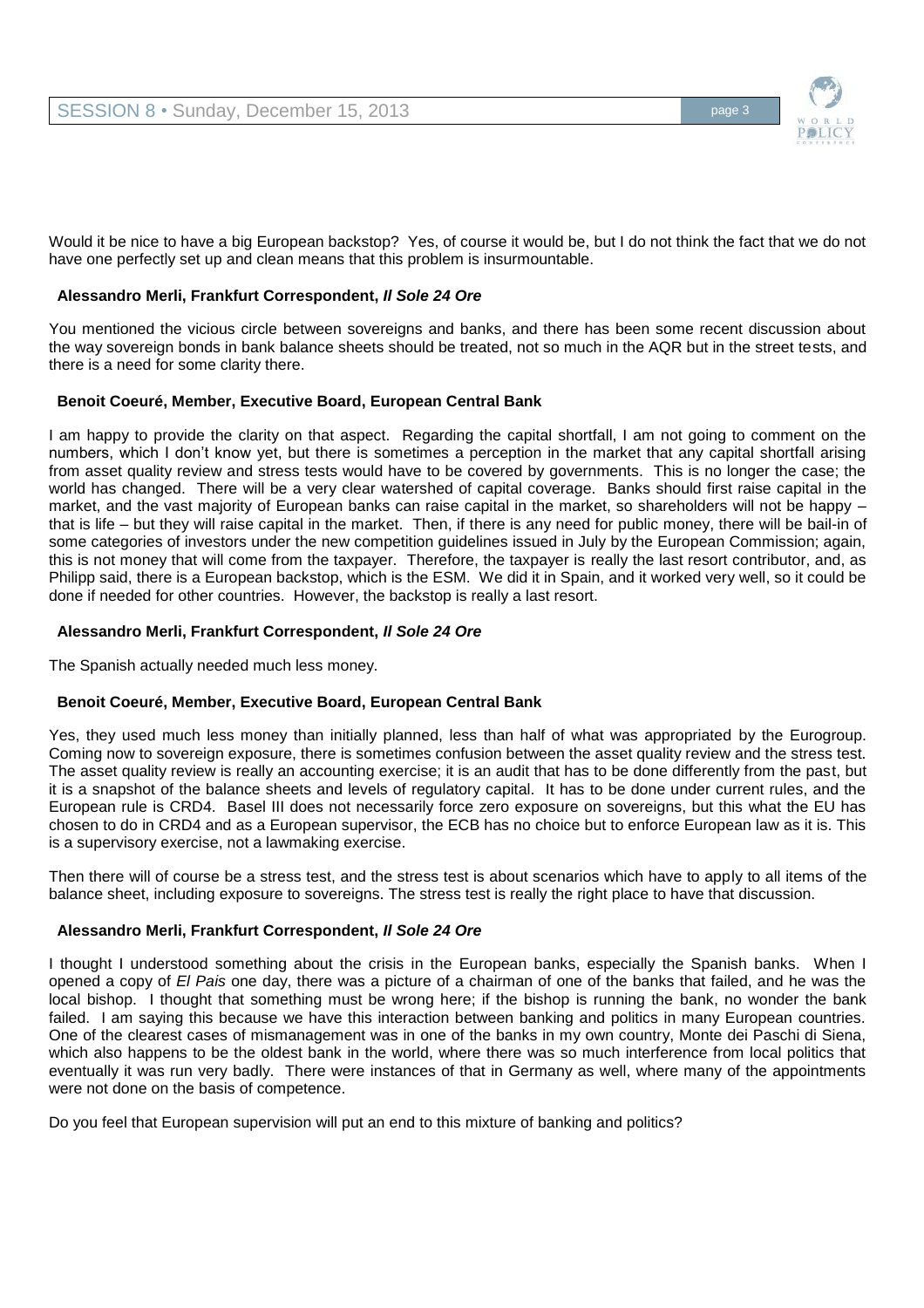

## **Constantin von Oesterreich, Chairman of the Management Board, HSH Nordbank**

That is a very difficult question to answer. We have to find an equilibrium between supervision, external guidance, and running our business successfully. Currently, in the run-up to the balance sheet assessment and the stress tests, there is an overburdening of administrative work to be done from various parties, whether the local regulators or the European regulators, and if you are a state-owned bank your own government is obviously very interested in how things are going. What we are looking for at the end of the day is to have a clear-cut and very precise regime and that we can work successfully within this regime, and this year.

It is an important point to make in a policy forum that this should be done in a way that is good for the industry, and that obviously will also help the industry to recover fully at the end of the day and to be what it was in the past.

#### **Alessandro Merli, Frankfurt Correspondent,** *Il Sole 24 Ore*

Where do you see the European banking industry and its supervisory and regulatory side in five years' time, say, when the dust will have settled on this?

#### **Benoit Coeuré, Member, Executive Board, European Central Bank**

I am hesitant to even answer the question, because that is really a market process, so we should not prejudge what market forces will shape the industry. It is not only about supervision but also technology, which will be very important in the banking industry, including over the next five years, with e-banking, non-bank competitors, etc. Therefore, I will not be very prescriptive, as that is not my role here; I will say that I expect the financing of the European economy to evolve somehow away from the traditional continental European model and toward the Anglo-Saxon, the US, model, though not of course all the way, as it is not needed; it does not make sense in the European context. However, I would expect a little less bank financing and a little more of arm's-length financing through capital markets, including securitisation, and going a little more in that direction would make the system more resilient to shocks such as those we have seen in the current crisis, which have very much impacted banks.

Therefore, there will be more of a role for non-bank actors and a little more of the originate-and-distribute model for bank loans, which of course will create issues, because we know that the originate-and-distribute model has failed in the US in many respects, so this will have to be monitored very carefully. One of the big challenges, not really for bank supervision particularly but for financial supervision and financial conduct generally if we want to move in that direction, will be to monitor the ability of non-bank actors to assess and manage credit risk and follow loans over their life cycle.

## **Philipp Hildebrand, Vice Chairman, BlackRock, former Chairman of the Swiss National Bank (SNB)**

I think that is basically right. Perhaps the one point I would add is that hopefully we will see consolidation, or further consolidation. This process is well underway in Greece and I would expect Germany to consolidate eventually, but that might take a little longer. The next year is crucial, because if this confidence game works it has to work over the course of the next year. Sadly, the contracting credit cycle will probably continue to be present for most of the year; hopefully the second derivative will change and the contraction will become less. However, and this is the bad part of the adjustment, we will continue to see some deleveraging, which will continue to weigh on credit, and therefore I expect growth to be fairly muted in Europe. That said, we have a global cycle which is on the uptick.

The other thing I am optimistic about for the next year or two  $-$  and something which is not appreciated enough yet  $-$  is that 2014 will be the story of a fantastic re-rating of the periphery in Europe. I do not think Anglo-Saxon investors have fully understood how significant the structural change has been in the south in Europe, primarily Spain, but even in Portugal and Greece. Therefore, from an investment perspective, we will hopefully see capital flow to the banks in the region that has been hurt the most.

Then I have this perhaps slightly idealistic hope; that France will realise that the south is now outperforming and suddenly looks much more competitive. The hope is that this can be an added motivation for France to implement the